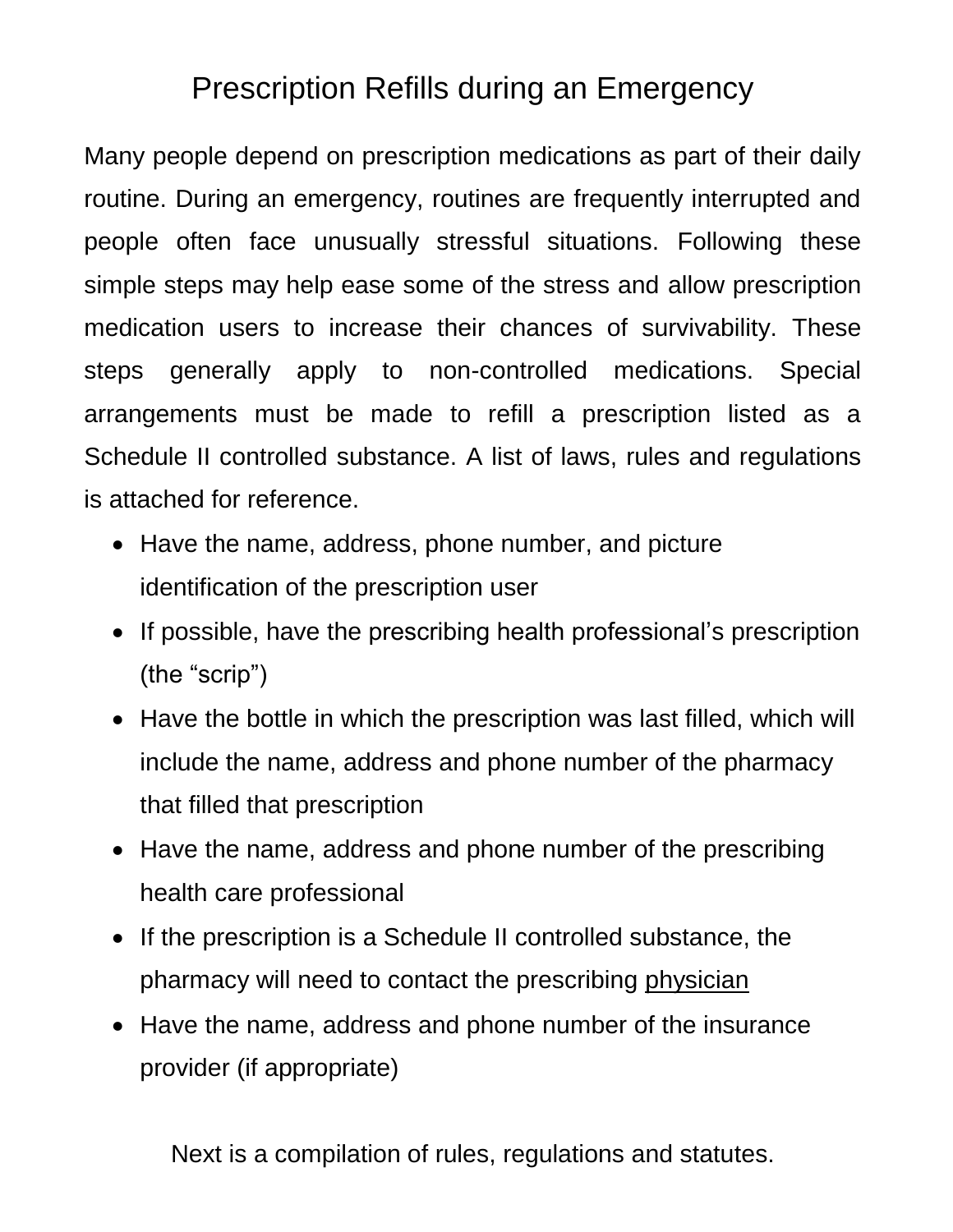# Chapter 465, Florida Statutes

**465.0275 Emergency prescription refill.**--In the event a pharmacist receives a request for a prescription refill and the pharmacist is unable to readily obtain refill authorization from the prescriber, the pharmacist may dispense a one-time emergency refill of up to a 72-hour supply of the prescribed medication, with the exception of those areas or counties included in an emergency order or proclamation of a state of emergency declared by the Governor, in which the executive order may authorize the pharmacist to dispense up to a 30-day supply, providing that:

(1) The prescription is not for a medicinal drug listed in Schedule II appearing in chapter 893.

(2) The medication is essential to the maintenance of life or to the continuation of therapy in a chronic condition.

(3) In the pharmacist's professional judgment, the interruption of therapy might reasonably produce undesirable health consequences or may cause physical or mental discomfort.

(4) The dispensing pharmacist creates a written order containing all of the prescription information required by this chapter and chapters 499 and 893 and signs that order.

(5) The dispensing pharmacist notifies the prescriber of the emergency dispensing within a reasonable time after such dispensing.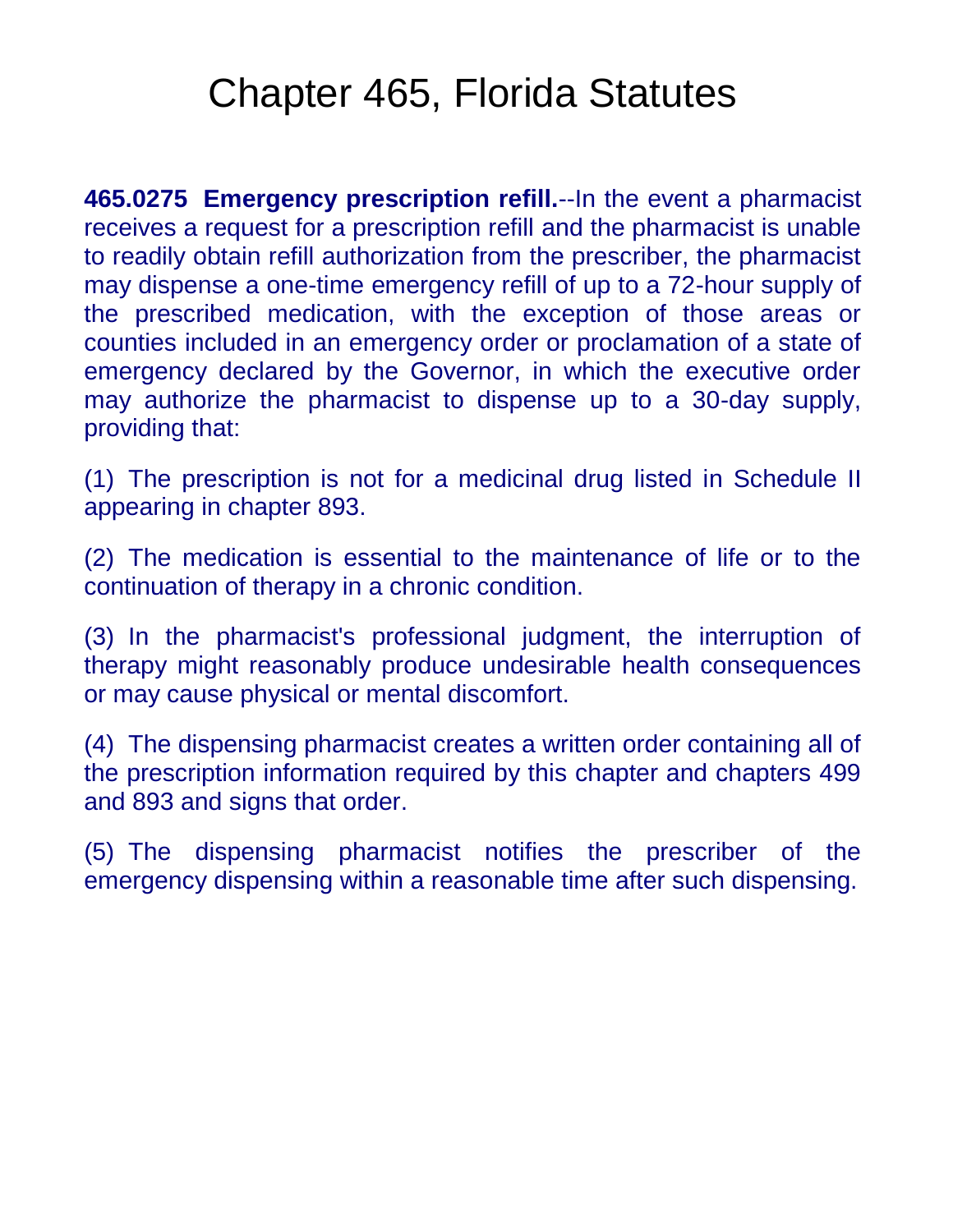# Florida Executive Order 08-170 – Threat of Tropical Storm Fay

D. In accordance with 465.0275, Florida Statutes, any pharmacist in the areas or counties covered under this Executive Order are authorized to dispense up to a 30-day emergency prescription refill.

This is typical language in an executive order triggering the emergency refill stipulation.

Chapter 64B16-27, Florida Administrative Code

**Rule 64B16-27.211, F.A.C** Prescription Refills- No prescription may be filled or refilled in excess of one (1) year from the date of the original prescription was written. No prescription for a controlled substances listed in Schedule II may be refilled. No prescription for a controlled substance listed in Schedules III, IV, or V may be filled or refilled more than five (5) times within a period of six) months after the date on which the prescription was written.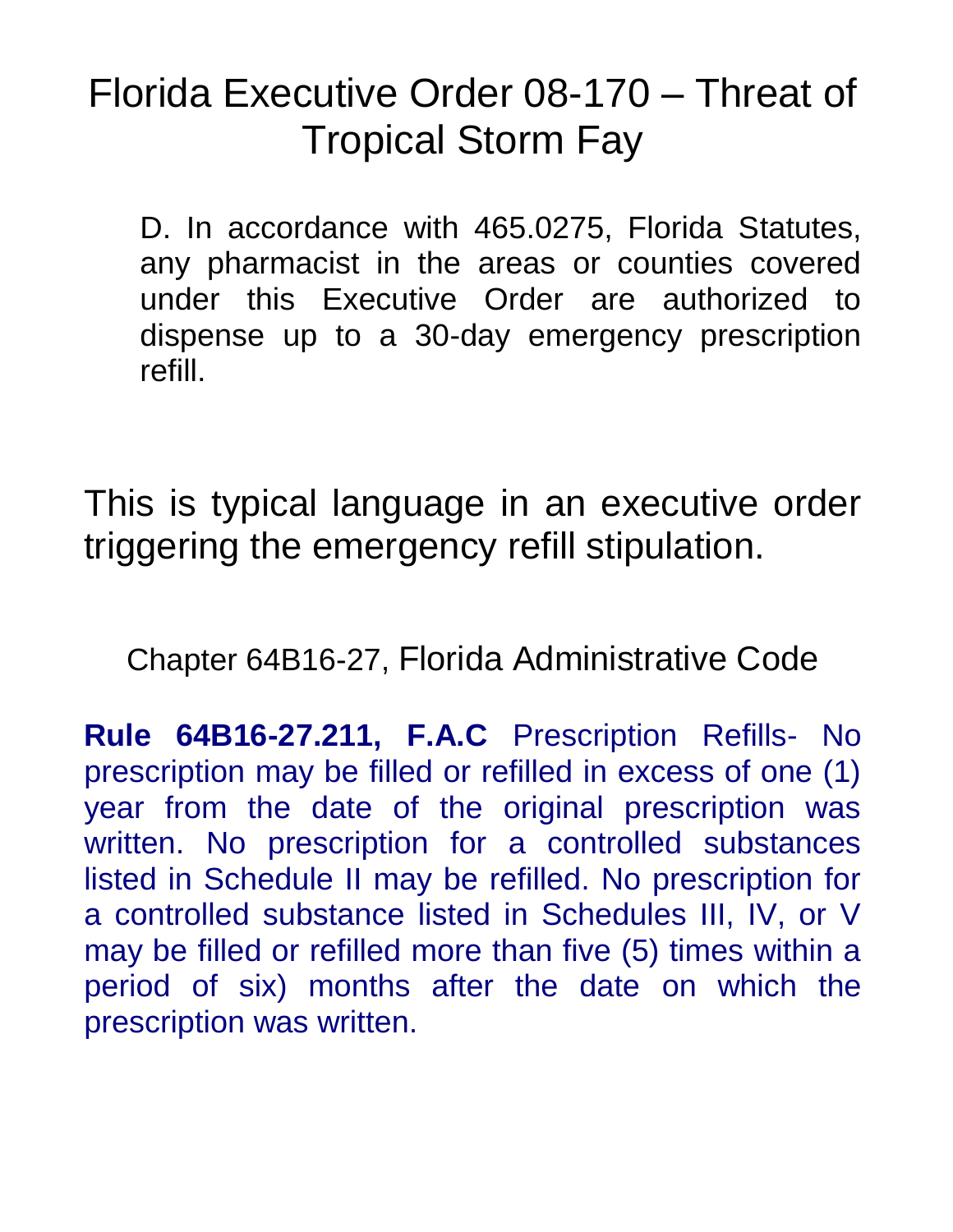## Federal Rules

# **Title 21 Code of Federal Regulations**

#### **Part 1306.12 Refilling prescriptions; Issuance of multiple prescriptions.**

(a) The refilling of a prescription for a controlled substance listed in Schedule II is prohibited.

(b)(1) An individual practitioner may issue multiple prescriptions authorizing the patient to receive a total of up to a 90-day supply of a Schedule II controlled substance provided the following conditions are met:

(i) Each separate prescription is issued for a legitimate medical purpose by an individual practitioner acting in the usual course of professional practice;

(ii) The individual practitioner provides written instructions on each prescription (other than the first prescription, if the prescribing practitioner intends for that prescription to be filled immediately) indicating the earliest date on which a pharmacy may fill each prescription;

(iii) The individual practitioner concludes that providing the patient with multiple prescriptions in this manner does not create an undue risk of diversion or abuse;

(iv) The issuance of multiple prescriptions as described in this section is permissible under the applicable state laws; and

(v) The individual practitioner complies fully with all other applicable requirements under the Act and these regulations as well as any additional requirements under state law.

(2) Nothing in this paragraph (b) shall be construed as mandating or encouraging individual practitioners to issue multiple prescriptions or to see their patients only once every 90 days when prescribing Schedule II controlled substances. Rather, individual practitioners must determine on their own, based on sound medical judgment, and in accordance with established medical standards, whether it is appropriate to issue multiple prescriptions and how often to see their patients when doing so.

[72 FR 64929, Nov. 19, 2007]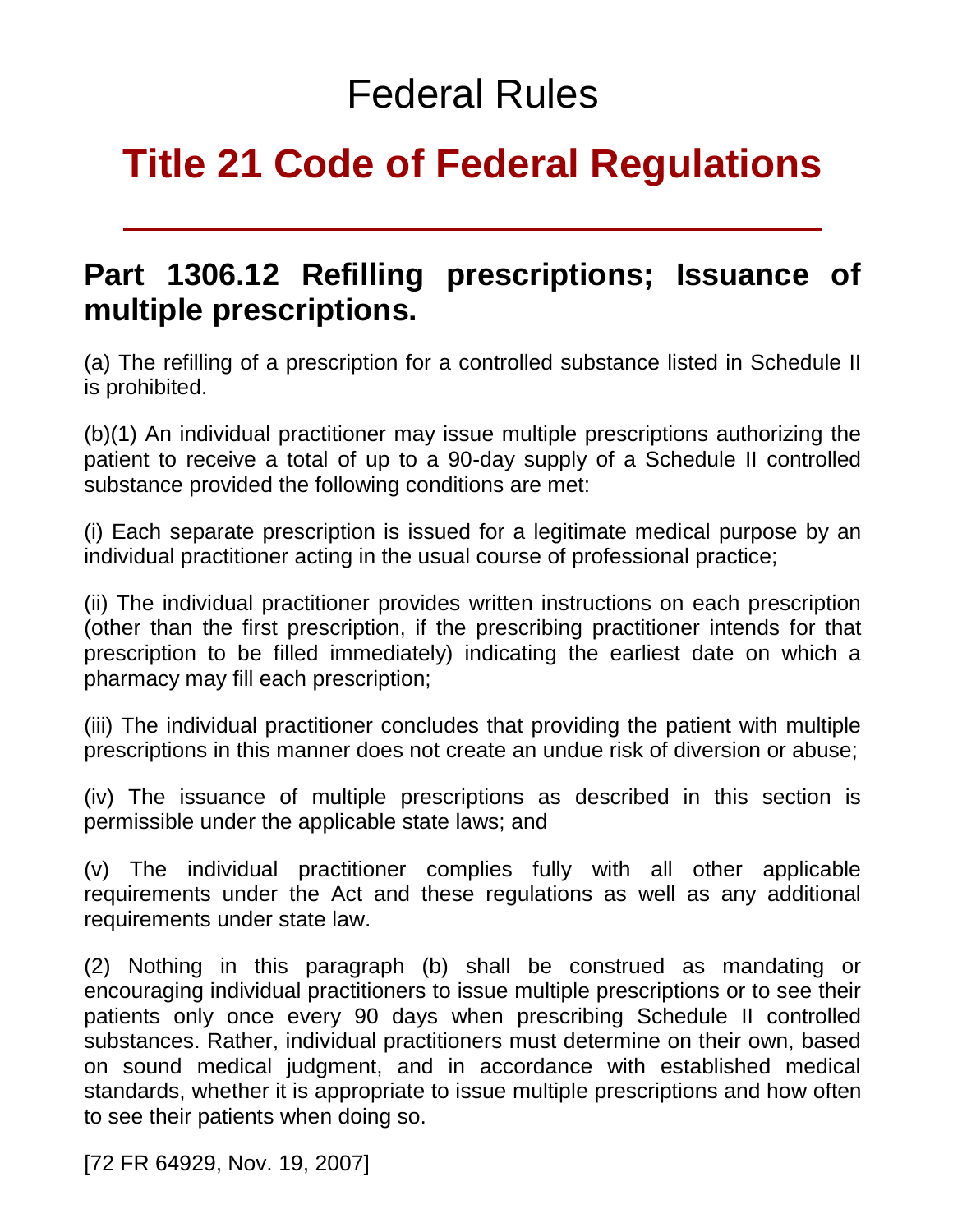### Schedule II Substances

2) SCHEDULE II.--A substance in Schedule II has a high potential for abuse and has a currently accepted but severely restricted medical use in treatment in the United States, and abuse of the substance may lead to severe psychological or physical dependence. The following substances are controlled in Schedule II:

(a) Unless specifically excepted or unless listed in another schedule, any of the following substances, whether produced directly or indirectly by extraction from substances of vegetable origin or independently by means of chemical synthesis:

1. Opium and any salt, compound, derivative, or preparation of opium, except nalmefene or isoquinoline alkaloids of opium, including, but not limited to the following:

- a. Raw opium.
- b. Opium extracts.
- c. Opium fluid extracts.
- d. Powdered opium.
- e. Granulated opium.
- f. Tincture of opium.
- g. Codeine.
- h. Ethylmorphine.
- i. Etorphine hydrochloride.
- j. Hydrocodone.
- k. Hydromorphone.

l. Levo-alphacetylmethadol (also known as levo-alphaacetylmethadol, levomethadyl acetate, or LAAM).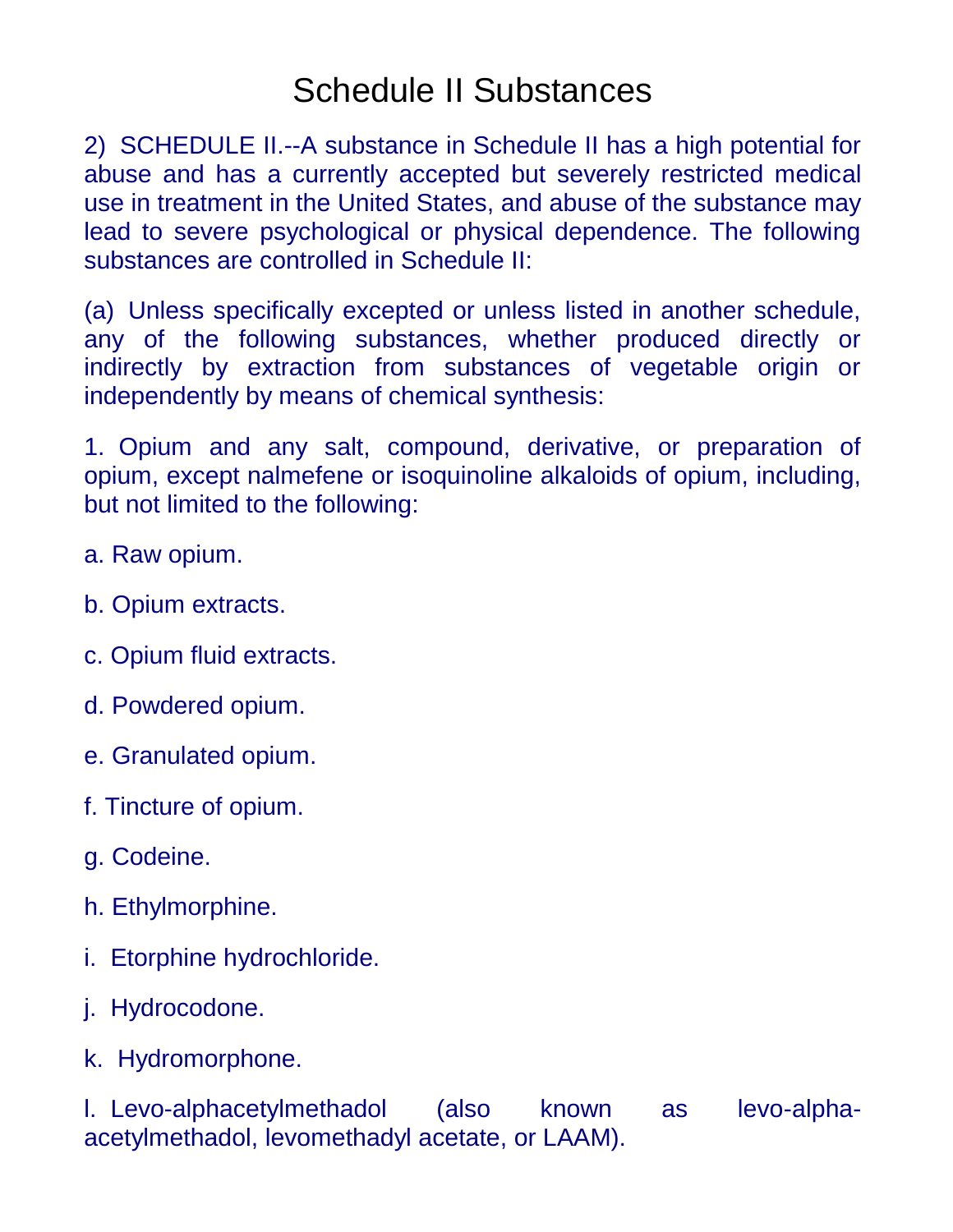m. Metopon (methyldihydromorphinone).

- n. Morphine.
- o. Oxycodone.
- p. Oxymorphone.
- q. Thebaine.

2. Any salt, compound, derivative, or preparation of a substance which is chemically equivalent to or identical with any of the substances referred to in subparagraph 1., except that these substances shall not include the isoquinoline alkaloids of opium.

3. Any part of the plant of the species *Papaver somniferum, L.*

4. Cocaine or ecgonine, including any of their stereoisomers, and any salt, compound, derivative, or preparation of cocaine or ecgonine.

(b) Unless specifically excepted or unless listed in another schedule, any of the following substances, including their isomers, esters, ethers, salts, and salts of isomers, esters, and ethers, whenever the existence of such isomers, esters, ethers, and salts is possible within the specific chemical designation:

- 1. Alfentanil.
- 2. Alphaprodine.
- 3. Anileridine.
- 4. Bezitramide.
- 5. Bulk propoxyphene (nondosage forms).
- 6. Carfentanil.
- 7. Dihydrocodeine.
- 8. Diphenoxylate.
- 9. Fentanyl.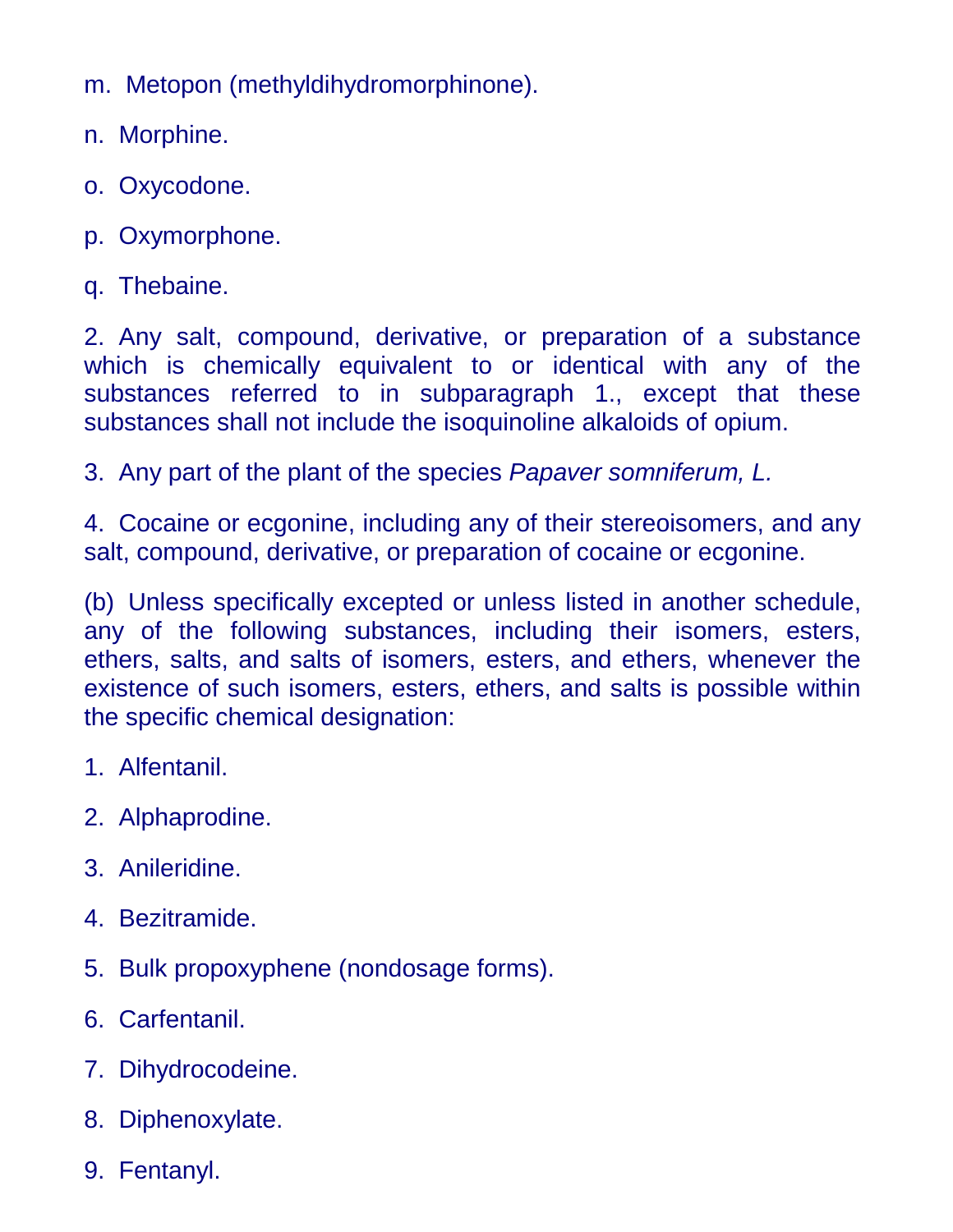10. Isomethadone.

- 11. Levomethorphan.
- 12. Levorphanol.
- 13. Metazocine.
- 14. Methadone.

15. Methadone-Intermediate,4-cyano-2 dimethylamino-4,4-diphenylbutane.

16. Moramide-Intermediate,2-methyl-3-morpholoino-1,1-diphenylpropane-carboxylic acid.

17. Nabilone.

18. Pethidine (meperidine).

19. Pethidine-Intermediate-A,4-cyano-1 methyl-4-phenylpiperidine.

20. Pethidine-Intermediate-B,ethyl-4 phenylpiperidine-4-carboxylate.

21. Pethidine-Intermediate-C,1-methyl-4- phenylpiperidine-4 carboxylic acid.

- 22. Phenazocine.
- 23. Phencyclidine.
- 24. 1-Phenylcyclohexylamine.
- 25. Piminodine.
- 26. 1-Piperidinocyclohexanecarbonitrile.
- 27. Racemethorphan.
- 28. Racemorphan.